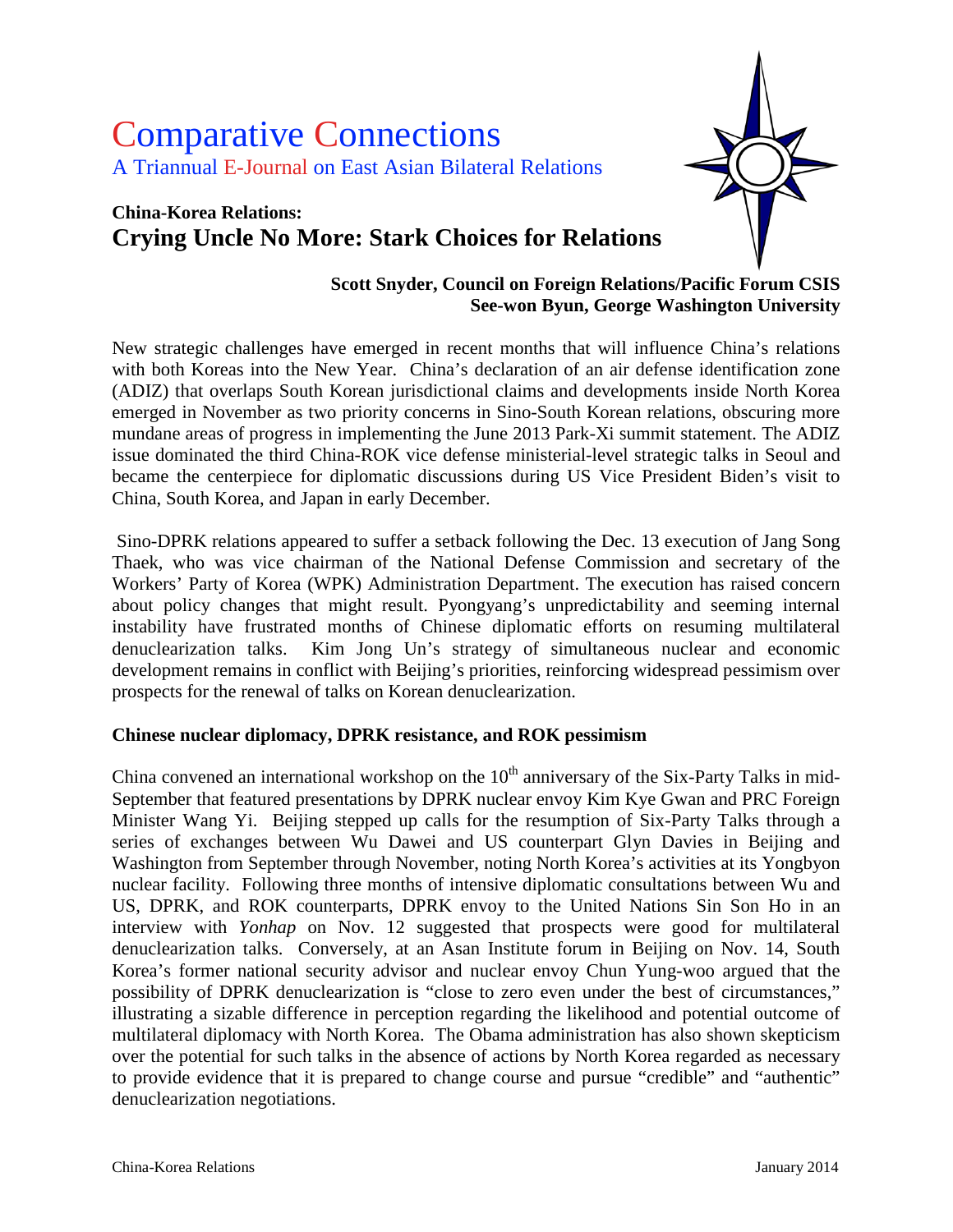Without a more forthcoming attitude from North Korea, South Korea and the US have renewed their calls for decisive action by Beijing. According to ROK Ambassador to China Kwon Young-se, "China's constructive role is more important than ever" as "the only country that can exert its influence on North Korea." At a conference hosted by the Korea National Diplomatic Academy in Seoul on Nov. 14, former US Secretary of State Madeline Albright similarly stated that "the Chinese in many ways have more leverage against North Koreans.… Powers that have influence should use them in a particular time." Chair of China's National People's Congress Foreign Affairs Committee Fu Ying challenged such claims, arguing that "when parties have a particular demand, there is no use disagreeing or rejecting it." On the sidelines of the UN General Assembly in New York on Sept. 27, PRC Foreign Minister Wang Yi told ROK counterpart Yun Byung-se that managing the nuclear issue also requires addressing Pyongyang's security concerns, a position that was also stated by Chairman of China's Atomic Energy Authority Ma Xingrui at the IAEA General Conference in Vienna on Sept. 16.

#### **China and South Korea mark air defense identification zones**

Concerns over North Korea have mounted alongside new tensions in China-ROK security relations over air defense identification zones. China's unilateral Nov. 23 declaration occurred days after State Councilor Yang Jiechi's Nov. 17-19 visit to South Korea, partially obscuring the establishment of a new high-level strategic dialogue channel between Beijing and Seoul. Following up on the Xi-Park summit in June, Yang drew attention to enhanced prospects for bilateral cooperation given Beijing's new national reform plans, an outcome of the Third Plenary Session of the 18<sup>th</sup> Chinese Communist Party Central Committee on Nov. 9-12. President Park Geun-hye thanked Yang for China's cooperation to build a memorial in honor of Ahn Jung-geun, a Korean patriot who assassinated then Japanese Governor-general Ito Hirobumi in 1909 in Harbin. Although China has sought a much wider and more public joint stance with South Korea opposing Japanese Prime Minister Abe Shinzo's approach to history or pursuit of collective self-defense, South Korea has thus far limited policy coordination against Japan to this single project. At the same time, following ROK Air Force Chief of Staff Gen. Sung Il-hwan's visit to Beijing on Nov. 19-21 to meet counterpart Ma Xiaotian, Defense Minister Chang Wanquan, and other military officials, both sides expressed hopes for improving the bilateral military relationship.

The Nov. 23 ADIZ declaration covering much of the East China Sea ignited strong reactions from South Korea, Japan, and the US. South Korea's Foreign Ministry expressed its immediate disappointment to Beijing, and South Korea immediately prepared to announce the southward expansion of its ADIZ (KADIZ). This announcement was delayed to consult closely with the US and Japan given Vice President Joe Biden's visit to Tokyo, Beijing, and Seoul. When it was finally announced, the KADIZ expansion drew criticism from Chinese counterparts but was not criticized by Japan. The expansion, the first such change since the Korean War, includes the disputed submerged rock Ieodo/Suyan located in China's and South Korea's overlapping exclusive economic zones (EEZs). The Chinese ADIZ announcement muted a strong South Korean response to Japan's pursuit of collective self-defense, which South Korea and China jointly oppose.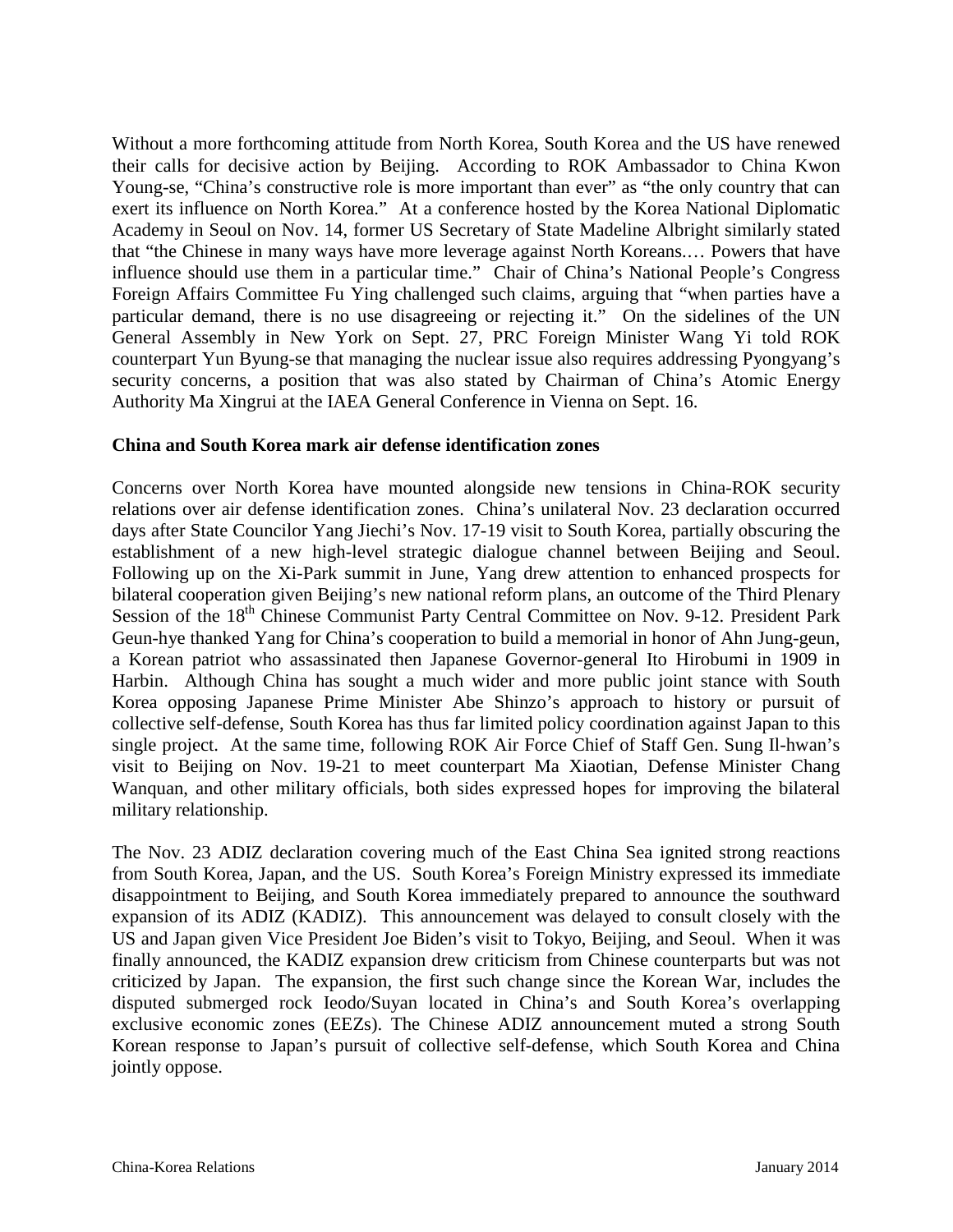The ADIZ issue dominated the third China-ROK strategic dialogue in Seoul on Nov. 28, led by ROK Vice Defense Minister Baek Seung-joo and Deputy Chief of the PLA General Staff Wang Guanzhong, who also held talks with Defense Minister Kim Kwan-jin during his five-day visit to South Korea. During these consultations, South Korea reportedly requested that China revise the scope of its declared zone so as not to infringe on South Korean interests, but that request was summarily rejected. At a defense forum in Seoul on Nov. 27, ROK Foreign Minister Yun cautioned that the ADIZ controversy would heighten nationalism among Northeast Asian neighbors and exacerbate regional territorial and historical disputes. In response to the southward expansion of KADIZ, a Dec. 10 *Xinhua* editorial called the decision "grounded more on emotional impulse than on strategic thinking." However, the Chinese commentator also called for closer China-ROK coordination given South Korea's role as both "a strategic cooperative partner of China and a traditional ally of the United States," highlighting instead Japan's "rapid slide to the right" and the "so-called rebalancing" by the US as the primary sources of Chinese concern.

#### **Jang Song Thaek's execution fuels concern over DPRK direction**

Beijing responded to Jang Song Thaek's ouster by calling for North Korea's "national stability and economic development," while referring to the incident as an "internal affair" of the DPRK. ROK Defense Minister Kim Kwan-jin, on the other hand, drew attention to Kim Jong Un's leadership restructuring based on National Intelligence Service (NIS) reports, issuing public warnings on a potential new round of military provocations from the North. On Dec. 13, the Unification Ministry expressed "deep concerns" over the North's internal political developments after emergency meetings between chief national security advisor Kim Jang-soo, defense and unification ministers, and the NIS.

In response to new threats from Pyongyang, Beijing has reasserted its firm position on denuclearization while sending clear messages opposing provocation. A Dec. 17 *Rodong Sinmun* editorial on North Korea's rise as a "full-fledged nuclear weapons state" led China's Foreign Ministry to reaffirm its policy of denuclearization, stability, and dialogue. Pyongyang's threats to attack the South two days later prompted the PRC Foreign Ministry to reassert its opposition to any acts undermining peninsular stability. Beijing has called for inter-Korean reconciliation since September, when Pyongyang withdrew its agreement on the resumption of family reunions. Following US Assistant Secretary of State Daniel Russel's visit to China on Sept. 13-14, the Chinese Foreign Ministry also pledged that denuclearization and stability of the Korean Peninsula serve US and Chinese common interests. Chinese leaders extended their calls for resolving the DPRK nuclear issue at international venues in September, including the IAEA General Conference in Vienna and UN General Assembly in New York.

Recent actions from Pyongyang, however, pose a direct challenge to China's core objectives of denuclearization, stability, and reconvening multilateral dialogue. At an international conference in Tianjin hosted by the China Foundation for International Studies and China International Institute for Strategic Studies on Nov. 12, a senior DPRK official from the Disarmament and Peace Institute threatened a "nuclear catastrophe" against the United States, South Korea, and Japan, reiterating that "the DPRK insists on resuming the Six-Party Talks without any preconditions."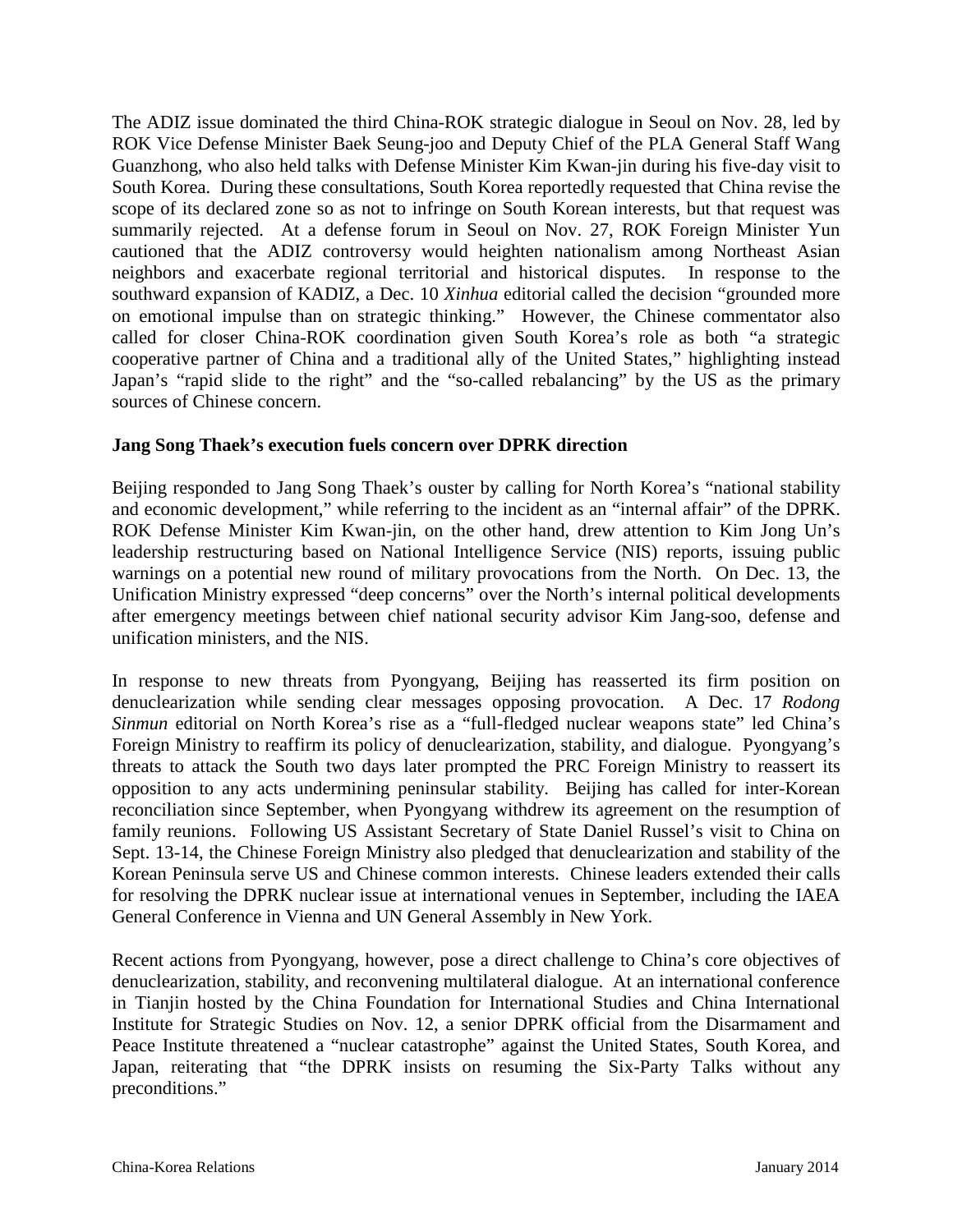#### **China-DPRK economic engagement under Xi Jinping and Kim Jong Un**

The Dec. 13 execution of Jang Song Thaek has created grave doubts among Chinese analysts about North Korea's willingness to adopt the Chinese model since he had been the main face of reform and a primary interlocutor in the DPRK's economic relationship with China. Cheng Xiaohe of Renmin University said that "Jang has been one of China's best friends ... I perceive his downfall as a loss to the [China-DPRK] relationship." China's state media on Dec. 16 conveyed hopes for continued economic engagement, quoting affirmations by a senior DPRK official of the State Economic Development Committee, Yun Yong Sok, on Pyongyang's commitment to reform and opening "in accordance with our national conditions." The PRC Foreign Ministry in the immediate aftermath of Jang's execution similarly reaffirmed China's policy of pragmatic cooperation with the North.

Trade statistics indicate improved trade ties between China and North Korea this year despite tensions since the February nuclear test. According to the Korea Institute for National Unification (KINU), China-DPRK trade reached \$4.69 billion in January-September 2013, reflecting a 4.4 percent increase year-on-year and a notable 9.4 percent increase in DPRK exports to China, mainly in raw minerals. In mid-October, Dandong Mayor Shi Guang announced that a new bridge and border trade facility costing 2 billion RMB (\$325.8 million) will begin operations by 2014. Launched under a bilateral agreement in early 2010, the new trade complex is projected to account for 60 percent of China-DPRK trade according to Dandong officials. The border city also hosted the second China-DPRK Economic, Trade, Culture, and Tourism Expo on Oct. 10-14, reportedly bringing in a 500-member DPRK delegation representing more than 90 percent of the North's foreign trade companies, and generating cooperation agreements worth \$1.6 billion.

Another focal point for China-DPRK economic cooperation is the Rajin-Sonbong (Rason) free trade zone. It was included as part of Kim Jong Un's national development strategy of creating 14 special economic zones nationwide, which was announced in October. At a conference in Tianjin on Nov. 13, Hwang Ik Hwan of the DPRK Institute for Disarmament and Peace reported on significant progress in the joint development of Rason, where China has reportedly agreed to invest \$3 billion. Pyongyang introduced several measures this year to promote foreign investment in the zones, including a revamping of its National Economic Development Committee, creation of the independent Chosun Economic Development Federation, legal and regulatory reforms, and investment protection safeguards. Despite the expansion in Sino-DPRK economic ties from 2009, however, Chinese analysts recognize that differences over the nuclear issue, approaches to bilateral trade and investment, and North Korea's lack of understanding of the market economy impeded progress in 2013. Fudan University's Shen Dingli has argued that China refuses to respond to most of North Korea's economic demands until it shows greater restraint in its nuclear development. Piao Dongxun of Yanbian University notes a divergence in goals for economic cooperation – North Korea is seeking investment in primarily infrastructure and industrial zones and Chinese companies are focused more on natural resources and immediate, high returns.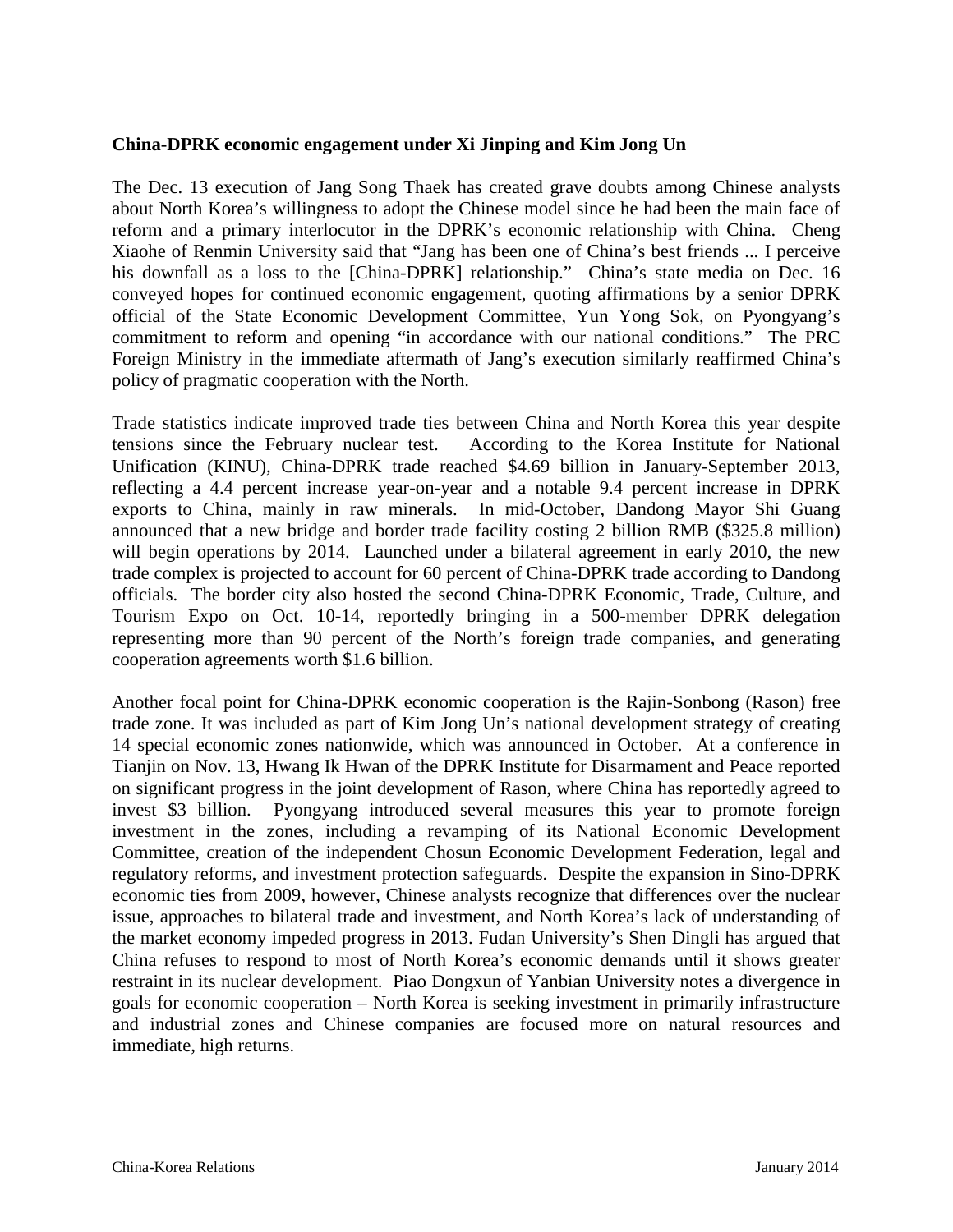#### **Prospects for China-ROK economic cooperation on North Korea**

Kim Jong Un's pursuit of both nuclear and economic development raises questions about prospects for Sino-South Korean cooperation on North Korea's reform and opening. First, South Korean experts point to Kim Jong Un's SEZ initiatives and related reform measures as a major departure from policy under Kim Jong Il, whose priority on political stability in his later years cast much doubt on North Korea's willingness to open the economy. According to Unification Ministry officials, the solidification of Kim Jong Un's internal power base remained a priority in 2013, but his second year in power saw an increase in economic outreach to not just traditional partners China and Russia but also ASEAN members. Some Chinese observers have drawn parallels with China in not just Pyongyang's opening of SEZs but also the recent strengthening of sports and cultural exchanges suggestive of China's "ping-pong diplomacy" with the United States in the early 1970s.

North Korea's SEZ efforts may rekindle longstanding visions of a new economic bloc that would integrate the Korean Peninsula and parts of China and Russia while easing security tensions on the peninsula. South Korea's Nov. 13 agreement with Russia to join a \$340 million Rajin-Khasan rail and port development project under President Park's "Eurasian Initiative" was one of the major announcements at Park's summit with President Putin that gained some traction in light of the reopening of the Rajin-Khasan rail link in September. Jin Jingyi of Peking University argues that North Korea's economic development through cross-border cooperation is a key to the success of Park's policy of trust-building and peaceful unification. The possible opening of Kaesong to foreign investment was also included in the inter-Korean agreement to reopen the zone on Sept. 16, raising debate on the prospects for cooperation with China based on common goals of reform and opening.

Others emphasize the nuclear issue, international sanctions, North Korea's inconsistent approach to market liberalization, and past record of failed foreign investment as hurdles to economic engagement. Most importantly, as Unification Minister Ryoo Kihl-jae stated at a Seoul forum on Nov. 20, South Korean support for North Korea's international economic integration remains premised on Pyongyang's "right choice" toward denuclearization. According to KINU, there are no clear indications of Pyongyang's channeling public resources into economic development despite its rhetoric, which has also emphasized self-reliance and the consolidation of North Korea's status as a nuclear power. Piao Dongxun of Yanbian University further asserts that the joint economic engagement of the North will first require Sino-South Korean agreement on common goals, principles, and approaches given the risk that Pyongyang will exploit competition between Chinese and South Korean investors.

#### **China-ROK FTA negotiations and the regional economic order**

China-ROK free trade agreement (FTA) talks have reportedly advanced to a new stage with the holding of the eighth round of negotiations in Incheon on Nov. 18-22. The first phase of talks was completed in early September, with a tentative agreement to remove tariffs on 90 percent of items or 85 percent of the value of imports. Although trade officials in Seoul acknowledged substantial challenges since the onset of the talks, Assistant ROK Trade Minister and lead negotiator Woo Tae-hee refers to the China-ROK FTA as the highest-level among China's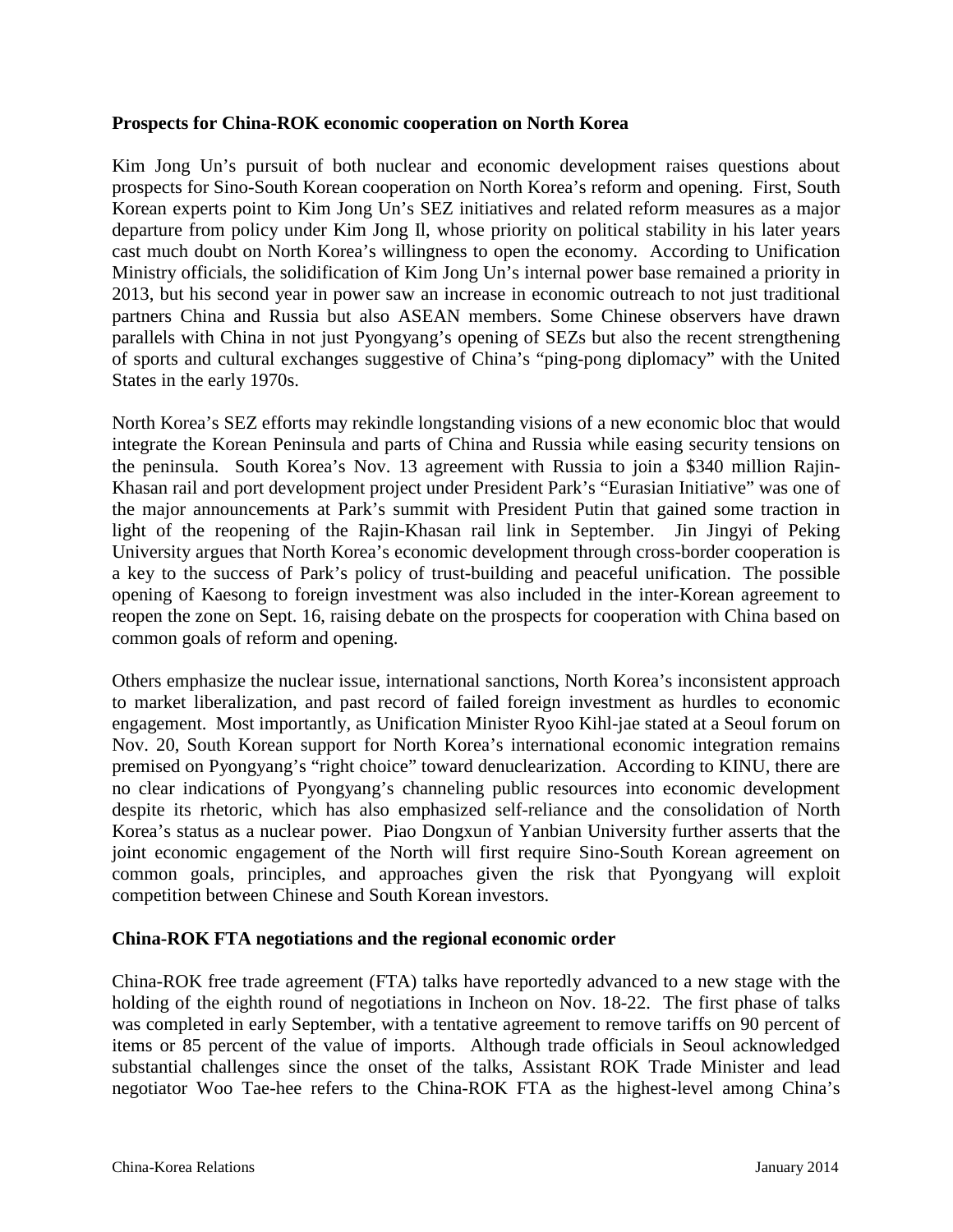existing free trade deals, if realized. China and South Korea also held their third round of trilateral FTA talks with Japan on Nov. 26-29 in Tokyo, marking a year since the formal launch of talks. Despite heightened political tensions, the three sides have maintained other exchanges between foreign ministry, culture, and environment officials, although the higher-level trilateral summit has yet to resume.

China's economic restructuring plans under Xi Jinping have forced attention on the long-term implications for the China-ROK FTA. The *Global Times* on Nov. 20 warned of "fierce competition" in major export markets as China moves closer to high-end manufacturing, urging South Korea to further open its market to Chinese agricultural and textile products. During a November visit to Seoul, China's Vice Commerce Minister Gao Yan identified service outsourcing as a new driver of Chinese growth and key potential area for expanding Sino-South Korean trade. On the South Korean side, the Fair Trade Commission (FTC) is pushing for Chinese reforms to prevent discrimination against Korean firms, which have complained about regulatory uncertainty as the primary challenge to foreign businesses in China. According to a Korea Chamber of Commerce and Industry (KCCI) survey on Nov. 19, increasing labor costs have further undermined the competitiveness of South Korean companies. The slowing growth of Chinese GDP – 7.7 percent in 2012, the lowest in 13 years – is also a source of concern over a potential stagnation in ROK exports. South Korea's central bank policymaker Chung Soon-won projects a dampening of ROK export growth following Xi Jinping's reforms, which emphasize domestic demand and balanced development among provinces rather than state investment and export-led growth. Advisor to the Chinese central bank Song Guoqing, however, maintains that China's economic growth is likely to remain dependent on investment despite Beijing's recent plans for restructuring. On Dec. 30, in their first meeting since Xi and Park took office, ROK Finance Minister Hyun Oh-seok and PRC counterpart Xu Shaoshi, head of the National Development and Reform Commission, agreed to broaden bilateral cooperation on macroeconomic issues and the service sector in particular.

China and South Korea reaffirmed their commitment to realization of an FTA in high-level talks on the sidelines of regional meetings in October, including between Presidents Xi and Park ahead of the 21<sup>st</sup> APEC Economic Leaders Meeting in Bali on Oct. 7, and between Park and Premier Li Keqiang during the  $16<sup>th</sup>$  ASEAN+3 Summit and  $8<sup>th</sup>$  East Asia Summit in Brunei on Oct. 10. Both sides' participation in the ASEAN-centered Regional Comprehensive Economic Partnership talks has continued amid rising speculation over the possibility that South Korea will join the US-led Trans-Pacific Partnership (TPP), especially since ROK Finance Minister Hyun's Nov. 29 *Wall Street Journal* interview expressing Seoul's interest in joining. A significant factor enabling South Korea to move forward has been a shift in China's attitude toward the TPP from skepticism to possible interest in joining the multilateral trade regime. A Ministry of Trade, Industry and Energy report on Nov. 15 projected that South Korea's TPP entry would raise economic growth by up to 2.6 percent within 10 years after implementation.

#### **China-ROK strategic cooperative partnership under the June 2013 Xi-Park agreement**

China and South Korea are moving forward in implementing the June 2013 Xi-Park joint statement, in particular the expansion of dialogue mechanisms to enhance political trust and coordination. To this end, the two foreign and defense ministries launched a working-level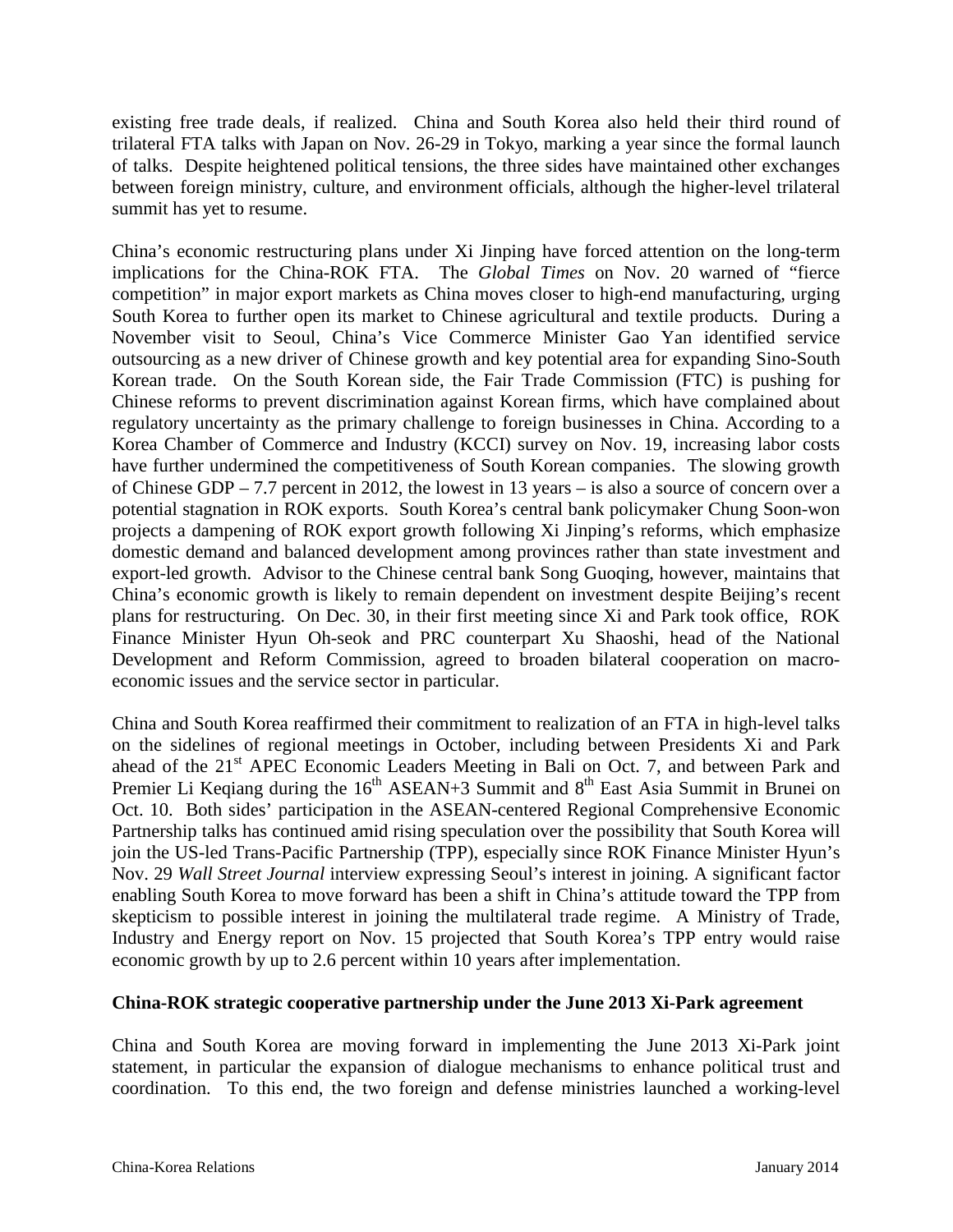bilateral dialogue on regional and international security issues in Beijing on Dec. 24. ROK National Assembly Speaker Kang Chang-hee visited China on Dec. 4-7, holding talks with President Xi and top Chinese legislator Zhang Dejiang. Vice Foreign Ministers Liu Zhenmin and Kim Kyou-hyun on Nov. 19 established a new joint committee on academic, youth, sports, and media exchanges tasked with promoting non-governmental and people-to-people exchanges, after which the ROK Foreign Ministry on Dec. 24 released Seoul's proposal on new academic and youth programs with China for 2014. PRC and ROK culture ministries also signed a memorandum of understanding on Nov. 15 on strengthening cooperation on marketing cultural products abroad, and launched a new forum between cultural content industry experts. Beijing and Seoul celebrated their  $20<sup>th</sup>$  anniversary of sister city ties in October, for which Beijing Vice Mayor Yang Xiaochao led a 300-member delegation to Seoul.

On the other hand, South Korea's Justice Ministry from Nov. 11 tightened its screening of Chinese cruise ship tourists amid concerns over the rising number of illegal immigrants entering South Korea through Seoul's visa-free system introduced in May. The number of Chinese cruise tourists visiting South Korea has almost tripled since 2012, while the total number of Chinese visitors to South Korea reached 3 million in January-September this year. Two ongoing areas of political friction are EEZ-related fishing disputes and the handling of North Korean refugees. A clash between two Chinese fishing boats suspected of illegal fishing and the ROK Coast Guard on Oct. 7 led to a series of consultations by the PRC Foreign Ministry and Consulate General in Kwangju. On Nov. 18, a DPRK human rights group reported that Chinese authorities in Kunming, Yunnan, had arrested a dozen North Korean refugees, another incident requiring Seoul's diplomatic intervention according to Unification Ministry officials. China (as well as Russia, Cuba, Iran, and Venezuela) did not endorse the UN's  $9<sup>th</sup>$  annual resolution on DPRK human rights violations adopted on Nov. 19. South Korea's Foreign Ministry has referred to the EU and Japanese-led resolution as an indication of growing international consensus on the North Korean human rights issue.

#### **Conclusion: prospects for 2014**

The domestic and foreign policy priorities of Xi Jinping, Park Geun-hye, and Kim Jong Un present a mix of challenges and opportunities. Kim's current strategy of simultaneous nuclear and economic development directly undermines Sino-South Korean goals of denuclearization and stability on the peninsula, and reinforces the current deadlock in multilateral talks. Underlying Kim's recent pledges to build a "prosperous socialist country" is a continued commitment to the DPRK's military-first policy rather than to market-oriented reforms. Kim's first public appearance since Jang Song Thaek's execution according to the state media was a visit to a military institute, where he reasserted the WPK's goal of building "Songun Korea." His pursuit of nuclear and economic development has raised doubts even in China, where Cao Shigong of the Chinese Association of Asia-Pacific Studies appears to represent a growing consensus that "North Korea must give up its nuclear ambition in order to enhance economic development." Meanwhile, South Korean figures such as former Foreign Minister Han Sung-joo continue to push China further to "make a decision as to whether it wishes to tolerate North Korea" regarding its nuclear ambitions.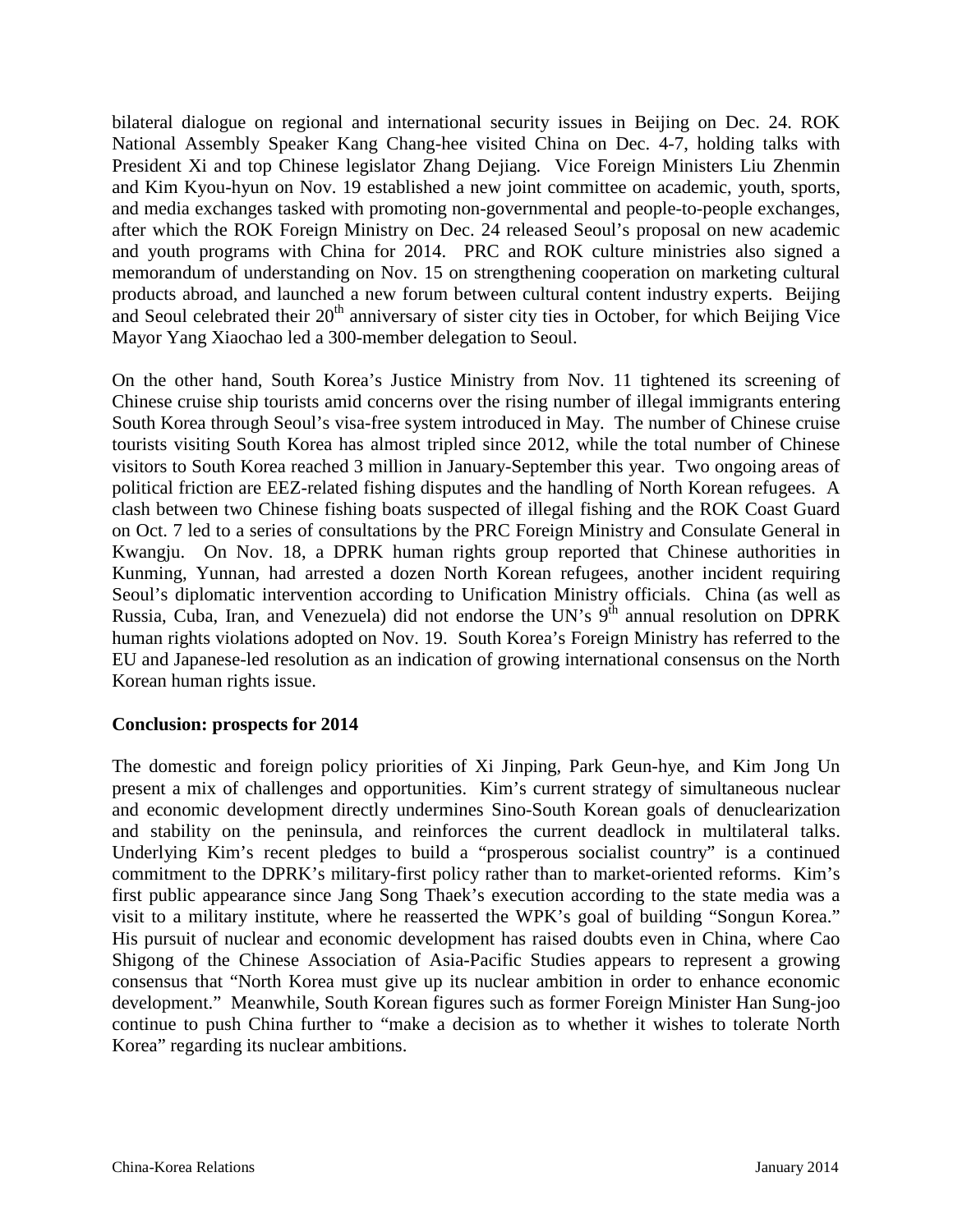The logical consequence of North Korean nuclear recalcitrance and open evidence of internal divisions may be a deepening convergence of aims among the US, South Korea, and China, but there remains a stark difference over preferred outcomes. Moreover, to the extent that Kim's decision to execute his own uncle further diminishes perceptions of North Korea's legitimacy, China's support for North Korea will have higher international political costs in at least two areas. First, China's policy justification that North Korean refugees are economic migrants can no longer stand: if Kim Jong Un's uncle can be executed for political crimes, what North Korean traveling in China does not risk political retribution upon return to his homeland? Second, as North Korea's internal political divisions become more apparent, the ability of the PRC to legitimize economic or political intervention into North Korea's internal affairs becomes more remote. As a result, China's policy toward the North is increasingly paralyzed and its remaining strategic options will play out in the context of the China-South Korea relationship.

While the CPC seeks to loosen the state's grip over the economy, the creation of a new National Security Commission was another outcome of the November Plenary Session that is expected to strengthen President Xi's power over international security affairs. Foreign Minister Wang Yi identified Korean Peninsula denuclearization and territorial issues as the two most important regional concerns among Beijing's diplomatic priorities for 2014, which included three areas: major power relations, regional relations, and trade. Although the recent ADIZ controversy exposed Sino-South Korean strategic differences, it also revealed that China's regional concerns remain heavily focused on Japanese policy and the US response; on this issue, China continues to seek convergence with South Korea. While Park Geun-hye's trust-building initiative has drawn Chinese support, domestic criticism has emerged in South Korea over the extent to which Park's policy has reverted to a hardline policy consistent with the previous Lee Myung-bak administration. Finally, on the economic front, tensions appear to have been reduced, as progress in Sino-ROK FTA negotiations and South Korea's membership in the TPP are no longer perceived as diametrically opposed strategic and economic choices.

### **Chronology of China-Korea Relations September – December 2013**

**Sept. 3-5, 2013:** China and South Korea hold the seventh round of free trade agreement (FTA) talks in Beijing, completing the first phase of talks.

**Sept. 12, 2013:** PRC Foreign Ministry spokesperson calls for resumption of Six-Party Talks after talks between PRC Special Representative for Korean Peninsula Affairs Wu Dawei and US counterpart Glyn Davies.

**Sept. 13, 2013:** Jeju court detains a Chinese cruise ship with over 2,000 passengers based on legal claims against the Beijing-based operator by a Chinese subsidiary of Jiangsu Shagang Group.

**Sept. 15-16, 2013:** Chinese cruise ship passengers return to China after Jeju court releases the ship with a deposit of 3 billion won (\$2.8 million) from Beijing-based operator HNA Tourism.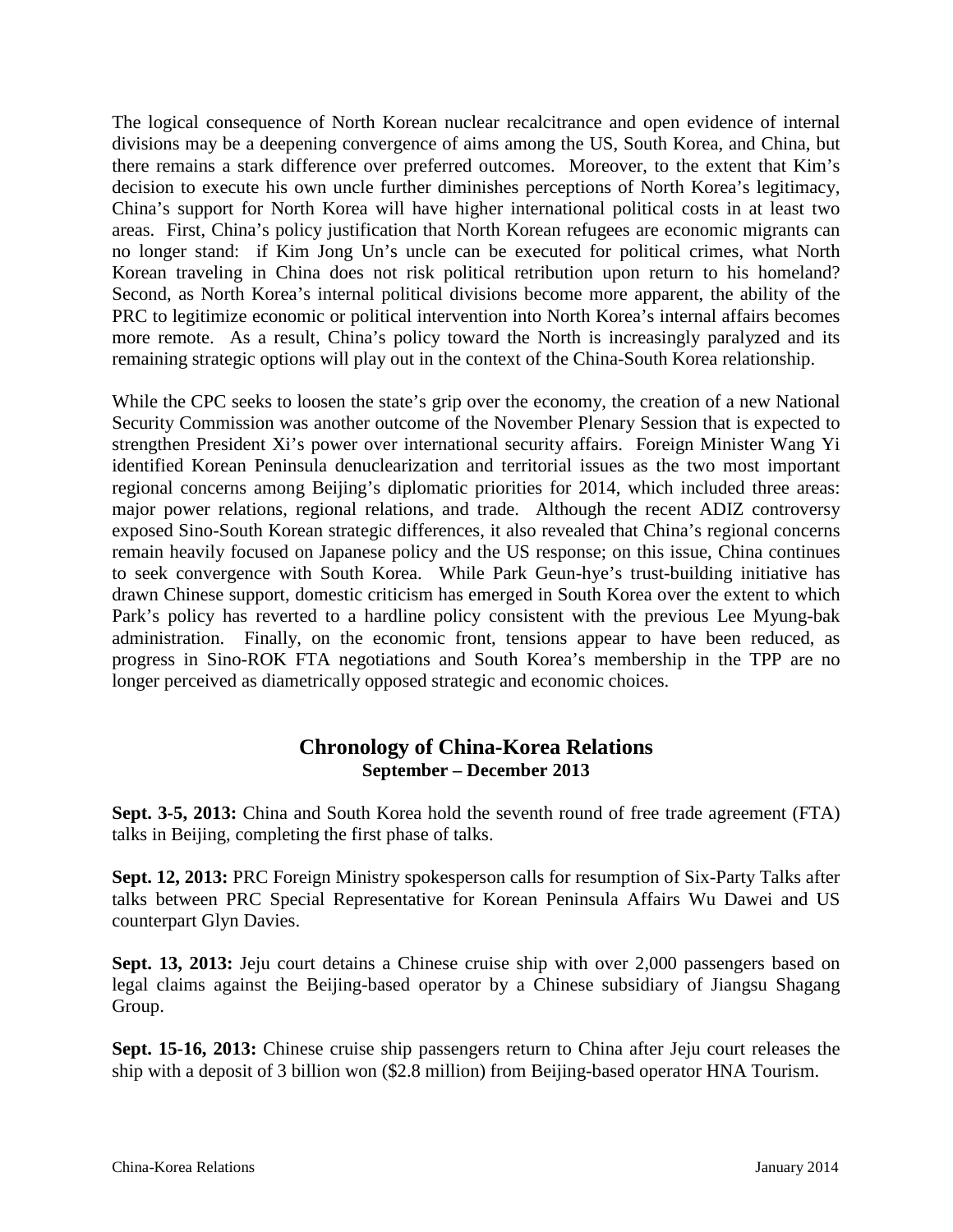**Sept. 16, 2013:** Ma Xingrui, head of the Chinese delegation to the IAEA General Conference in Vienna, calls for peaceful settlement of the Korean and Iranian nuclear issues.

**Sept. 16, 2013:** PRC Foreign Ministry affirms that DPRK denuclearization serves Chinese and US interests after Assistant Secretary of State Daniel Russel's visit to China on Sept. 13-14.

**Sept. 17, 2013:** DPRK First Vice Foreign Minister and nuclear envoy Kim Kye Gwan meets PRC State Councilor Yang Jiechi in Beijing.

**Sept. 23, 2013:** PRC Foreign Ministry spokesperson calls for improved ROK-DPRK relations in response to North Korea's Sept. 21 decision to postpone inter-Korean family reunions and working-level talks on the resumption of Mt. Kumgang tours.

**Sept. 24, 2013:** China and South Korea launch a joint forum on public diplomacy in Seoul.

**Sept. 27, 2013:** PRC and ROK Foreign Ministers Wang Yi and Yun Byung-se meet on the sidelines of the UN General Assembly in New York.

**Sep. 27, 2013:** PRC Foreign Minister Wang Yi at the general debate of the UN General Assembly calls for peaceful solutions to the Korean and Iranian nuclear issues.

**Sept. 27-28, 2013:** The 5<sup>th</sup> China-ROK-Japan ministerial meeting on culture is held in Gwangju.

**Oct. 7, 2013:** Presidents Xi Jinping and Park Geun-hye hold talks on the sidelines of the 21<sup>st</sup> APEC Economic Leaders Meeting in Bali.

**Oct. 7, 2013:** ROK authorities in Mokpo detain two Chinese fishing boats suspected of illegal fishing in ROK waters after violent clashes with ROK Coast Guard.

**Oct. 10, 2013:** President Park and PRC Premier Li Keqiang hold talks on the sidelines of regional meetings in Brunei.

**Oct. 10-15, 2013:** Second China-DPRK economic, trade, culture, and tourism expo is held in Dandong, Liaoning.

**Oct. 11, 2013:** PRC Foreign Ministry and PRC Consulate General in Kwangju call on ROK counterparts for a fair investigation of the Oct. 7 fishing dispute.

**Oct. 14, 2013:** Dandong Mayor Shi Guang announces that a new China-DPRK border trade complex will begin operations by 2014.

**Oct. 17-18, 2013:** China, US, Japan, South Korea, and Russia hold cyber security talks in Seoul.

**Oct. 18, 2013:** PRC Vice President Li Yuanchao meets Jon Yong Nam, chairman of the Kim Il Sung Socialist Youth League Central Committee, who leads a DPRK youth delegation to China.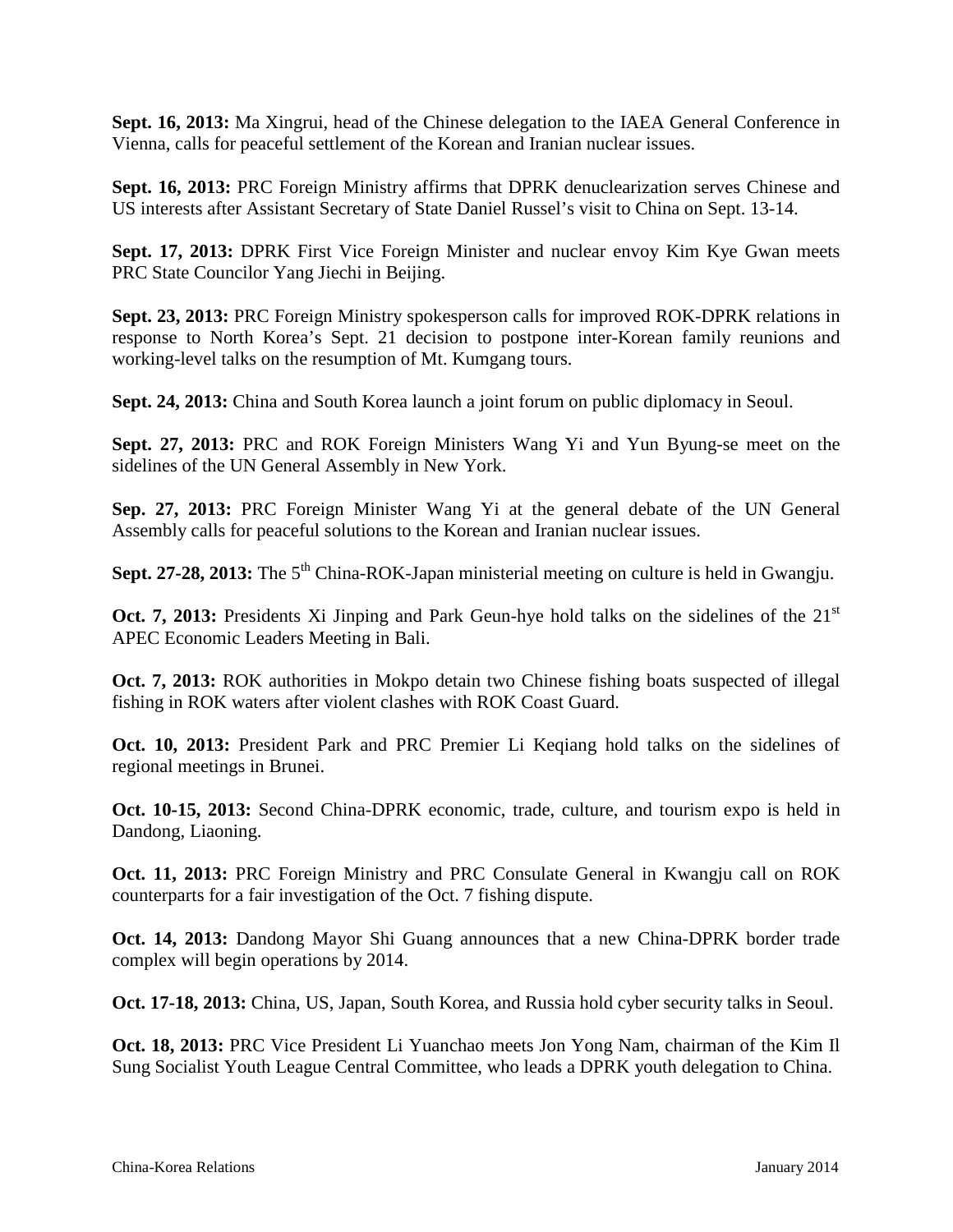**Oct. 23, 2013:** PRC Foreign Ministry spokesperson states that reasonable DPRK concerns should be addressed after Pyongyang releases a statement on conditions for denuclearization.

**Oct. 27, 2013:** PRC delegation led by Wu Dawei, special representative for Korean Peninsula affairs, arrives in the US for working-level talks with US counterparts.

**Oct. 30, 2013:** Beijing Vice Mayor Yang Xiaochao leads a 300-member delegation to Seoul for  $20<sup>th</sup>$  anniversary celebrations of sister city ties.

**Nov. 1, 2013:** Liu Qibao, head of the CPC Publicity Department and member of the CPC Central Committee Political Bureau, meets a *Rodong Sinmun* delegation in Beijing led by Deputy Editorin-Chief Kim Won Sok.

**Nov. 2, 2013:** Seoul Mayor Park Won-soon and PRC Ambassador to South Korea Zhang Xinsen open "China Day" in Seoul marking the  $20<sup>th</sup>$  anniversary of sister city ties.

**Nov. 5, 2013:** PRC Special Representative for Korean Peninsula Affairs Wu Dawei arrives in North Korea for talks on the resumption of Six Party Talks.

**Nov. 7, 2013:** PRC-ROK-Japan vice foreign ministerial trilateral talks are held in Seoul.

**Nov. 11, 2013:** ROK Justice Ministry tightens its no-visa regulations on Chinese cruise tourists in an effort to curb recent increases in illegal Chinese immigrants.

**Nov. 13, 2013:** ROK nuclear envoy Cho Tae-yong arrives in Beijing for talks with PRC counterpart Wu Dawei and other Chinese officials.

Nov. 14, 2013: President Park at a conference marking the 50<sup>th</sup> anniversary of the Korea National Diplomatic Academy proposes the creation of a joint history textbook between China, Japan, and South Korea.

**Nov. 15, 2013:** Chinese authorities detain 11 DPRK defectors and 2 ethnic Korean guides in Kunming, Yunnan.

**Nov. 15, 2013:** PRC and ROK culture ministries sign a memorandum of understanding on cooperation on cultural goods marketing abroad and launch a joint forum between cultural content industry experts.

**Nov. 17-19, 2013:** PRC State Councilor Yang Jiechi visits South Korea and meets President Park, Chief National Security Advisor Kim Jang-soo, and Foreign Minister Yun.

**Nov. 18-21, 2013:** South Korea's Air Force Chief of Staff Gen. Sung Il-hwan visits China and meets PRC counterpart Gen. Ma Xiaotian and Defense Minister Chang Wanquan.

**Nov. 18-22, 2013:** Eighth round of China-ROK FTA talks are held in Incheon.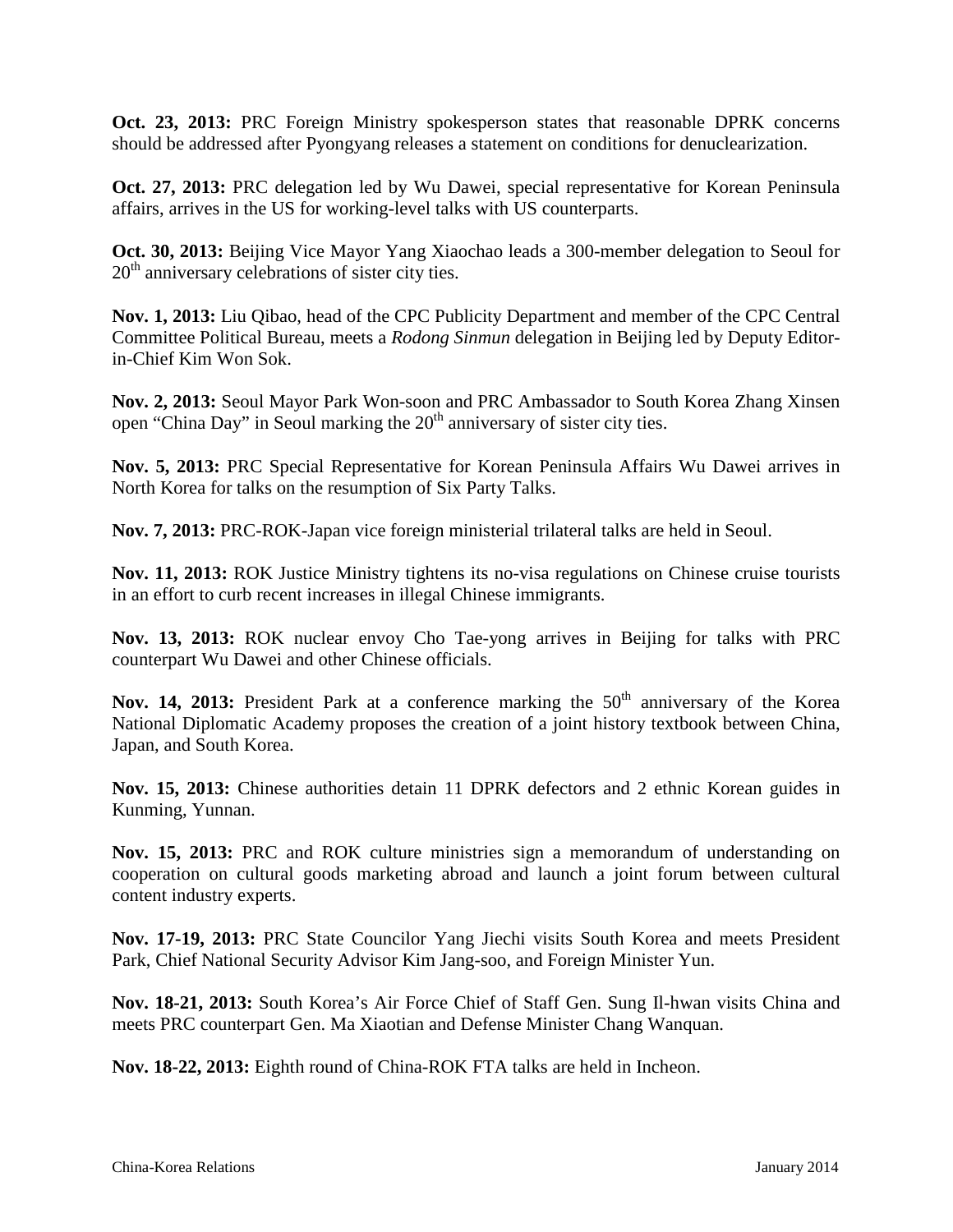**Nov. 19, 2013:** PRC Vice Foreign Affairs Minister Liu Zhenmin and ROK counterpart Kim Kyou-hyun attend a ceremony in Seoul launching a joint committee on academic, youth, sports, and media exchanges.

**Nov. 19, 2013:** PRC Foreign Ministry hails ROK independence fighter Ahn Jung-geun, who assassinated Japanese governor-general Hirobumi Ito in Harbin in 1909.

**Nov. 19-25, 2013:** US Special Representative for North Korea Policy Glyn Davies leads a delegation to China, South Korea, and Japan.

**Nov. 20, 2013:** PRC Foreign Ministry renews call for the early resumption of Six Party Talks.

**Nov. 20, 2013:** South Korea's Lotte Tour Development Co. and China's Greenland Holding Group announce a \$1 billion joint skyscraper project on Jeju Island.

**Nov. 23, 2013:** China announces the establishment of its East China Sea Air Defense Identification Zone (ADIZ).

**Nov. 26-29, 2013:** Third round of China-ROK-Japan FTA talks is held in Tokyo.

**Nov. 27, 2013:** Foreign Minister Yun at a defense forum in Seoul warns that China's ADIZ may worsen regional tensions.

**Nov. 28, 2013:** Deputy Chief of the PLA General Staff Wang Guanzhong holds the third China-ROK strategic dialogue in Seoul with ROK Vice Defense Minister Baek Seung-joo, and meets Defense Minister Kim Kwan-jin.

**Dec. 4-7, 2013:** ROK National Assembly Speaker Kang Chang-hee leads a delegation to China, meeting Chairman of the National People's Congress Standing Committee Zhang Dejiang on Dec. 4, and President Xi Jinping on Dec. 6.

**Dec. 8, 2013:** South Korea announces the southward expansion of its ADIZ.

**Dec. 9, 2013:** PRC Foreign Ministry spokesperson expresses regret over South Korea's decision to expand its ADIZ.

**Dec. 9, 2013:** PRC Foreign Ministry spokesperson calls the removal of Jang Song Thaek from all posts an "internal affair" of the DPRK.

**Dec. 13, 2013:** PRC Foreign Ministry spokesperson expresses hopes for national stability in North Korea after the execution of Jang Song Thaek.

**Dec. 16, 2013:** Senior DPRK official in the State Economic Development Committee tells *Xinhua* that DPRK economic policy remains unchanged since the execution of Jang Song Thaek